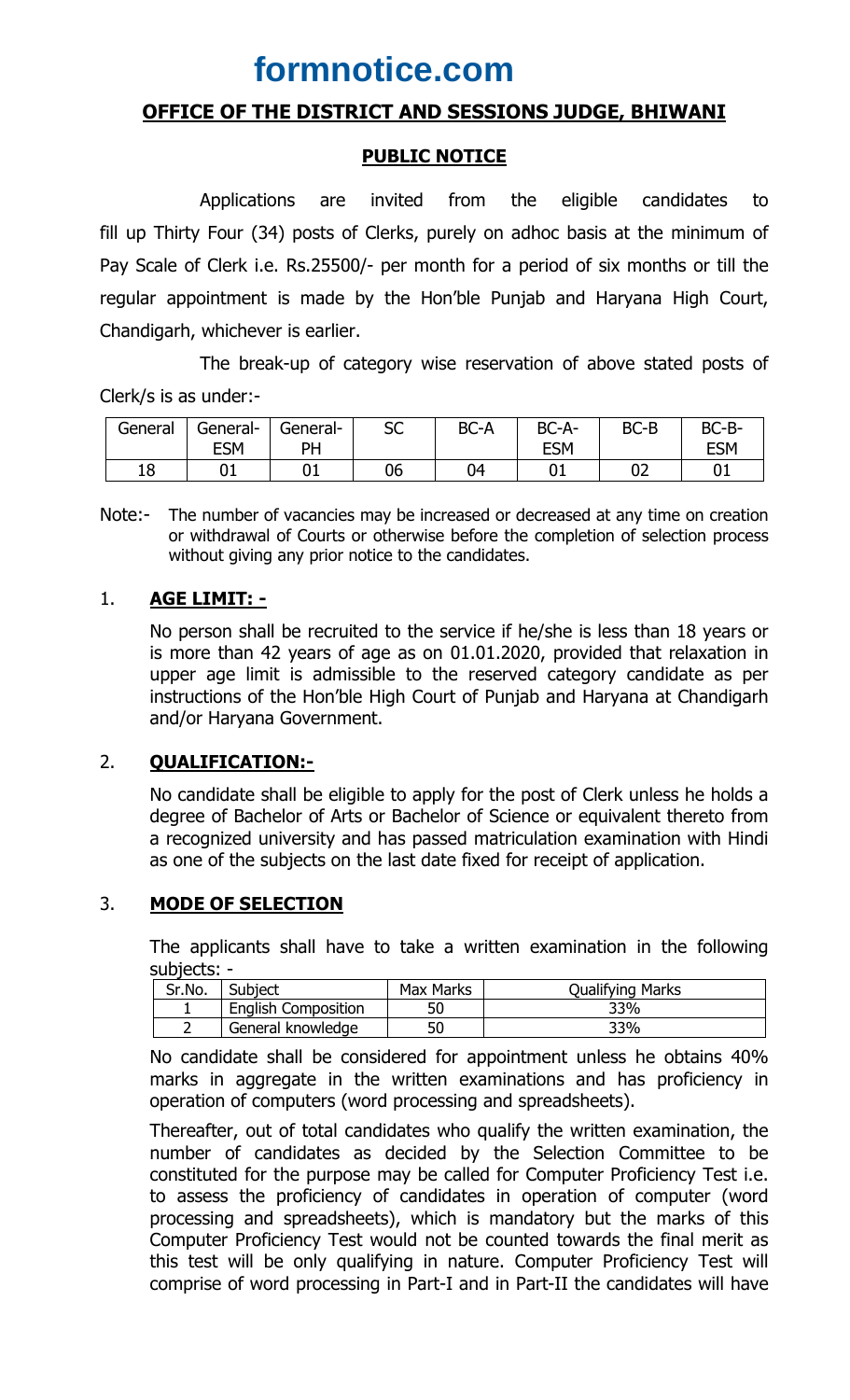to qualify the spreadsheet test.

The number of candidates as decided by Selection Committee to be constituted for the purpose, who qualify the written test as well as Computer Proficiency Test, will be called for checking of original testimonials.

Thereafter, Select List of the qualified candidates will be prepared on the basis of merit in written examination. Name of candidate(s) higher in merit would be considered for appointment as per the number of vacancies to be filled.

# 4. **LAST DATE**

The last date for receipt of the applications by post, by hand or by any other mode in the office of the undersigned i.e. The District and Sessions Judge, District and Sessions Court, Bhiwani is 03.12.2020 upto 05:00 P.M. Applications received thereafter shall be straightaway refused without any further correspondence. Delay on the part of the postal or other authorities shall be no ground for entertaining the applications received after due date. If the application is submitted by hand, the candidate/person submitting the application shall follow all guidelines/advisories/instructions issued by the Government of India and Haryana as precautionary measures to stop spread of COVID-19 virus including use of mask, hand sanitizers and social distancing of 6 feet etc.

# 5. **DATE OF EXAMINATION**

The date and venue of written examination and computer proficiency test will be intimated in due course on the official website of this office i.e. https://districts.ecourts.gov.in/bhiwani/recruitment and candidates are advised to regularly visit the website. No separate call letters for the written examination and computer proficiency test shall be sent to the applicants.

# 6. **IMPORTANT INSTRUCTIONS**

- i. Application form can be downloaded from the website of this office i.e. https://districts.ecourts.gov.in/bhiwani/recruitment. The application must be submitted on the prescribed proforma.
- ii. One latest passport size colored photograph duly attested from a Gazetted Officer must be affixed on the application form in the given space and self attested photocopies of the educational documents and certificates regarding category, experience etc. must be attached with the application form. The candidates must bring their original identity proof at the time of written exam and computer proficiency test.
- iii. A candidate, whether he/she belongs to General or reserve category, can submit only one application. In case, more than one application is received, his/her all application/s may be rejected.
- iv. Incomplete applications in any manner shall be straightway rejected without any information to the concerned candidate.
- v. The benefit of relaxation in age and reservation will not be extended to the applicants of reserved categories of other states.
- vi. Merely satisfying the eligibility criteria does not entitle the applicant to be called for examination. This office reserves the right to alter/modify or change any of the terms and conditions including selection criteria etc. spelt out in the advertisement.
- vii. The certificate for the claim of reservation must have been issued by the